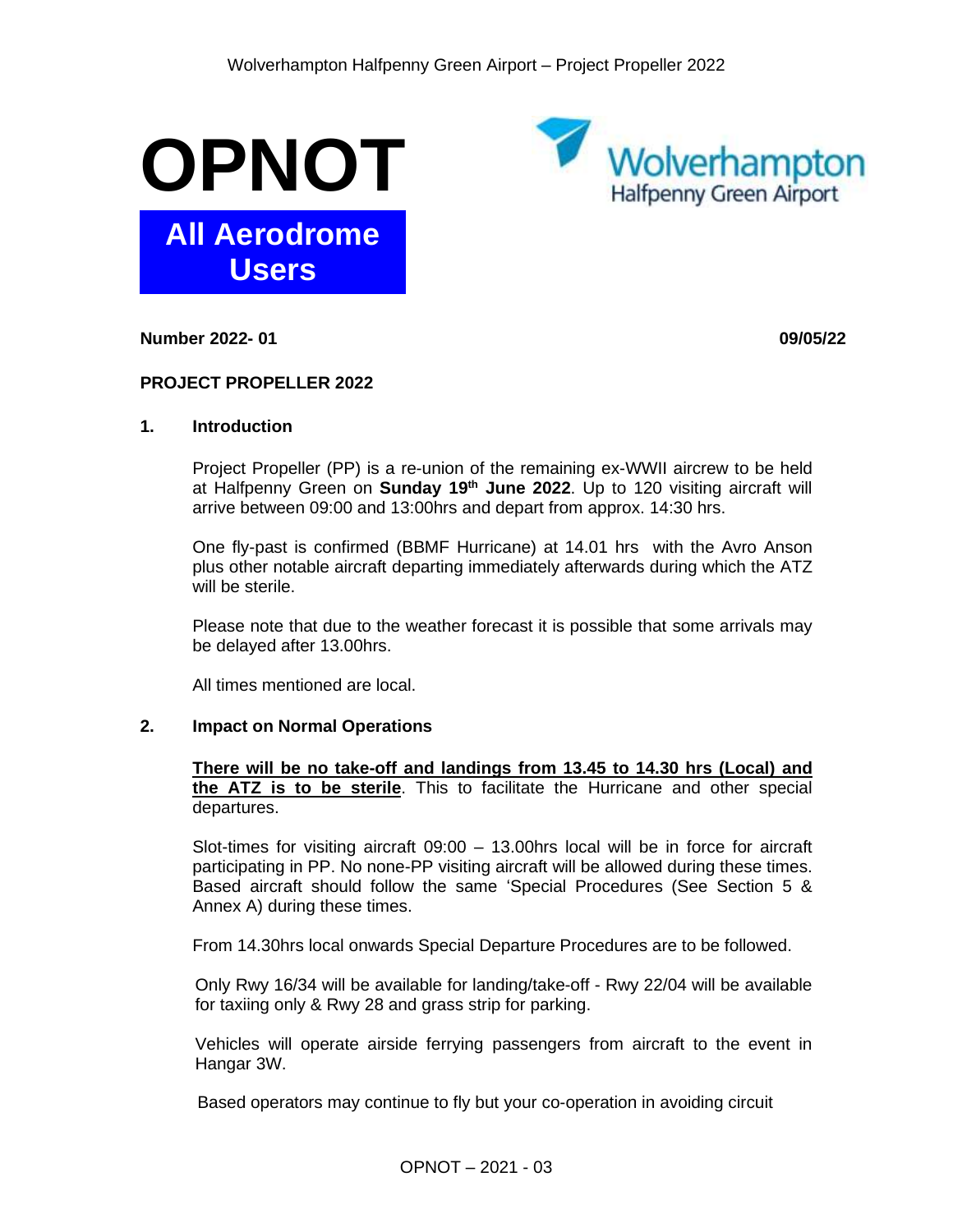flying on the day is requested. Special consideration should be given to not allowing student solo flying.

Marshallers will operate airside and may not at times be able to differentiate between event traffic from based traffic. A coloured card will be provided by the airport to be carried in the cockpit to help this. However, be prepared for the unexpected.

Whilst a private event there will be increased use of the pedestrian crossing and people on foot between Hangars 3W, 4E and 5E. Special care is to be taken if taxiing in this area although additional controls will be in place.

#### **3**. **Resident Owners**

Operators that have aircraft parked on the main apron are asked to move their aircraft to grass parking by 18.00 hrs on the Saturday  $18<sup>th</sup>$  June 2022 as the main apron will be utilised for static display on the day of the event.

As part of the event the western half of Hangar 3 will be converted for the use of hosting the veterans. It will be likely some residents will be asked if their aircraft can be moved to other locations to facilitate its use. Anyone wishing to access their aircraft from Hangar 3 must liaise with the RFFS by midday on Friday  $17<sup>th</sup>$ June 2022. This is to allow planning of the setup of Hangar 3W for the event.

Residents that have aircraft in Hangar 4E, 5E should be aware that access to the hangars on Saturday 18<sup>th</sup> June 2022 will be restricted and on Sunday 19<sup>th</sup> June 2022 **not possible**. Those wishing to access their aircraft during these times should make plans to have them re-positioned outside prior to the event.

Please note that requests to the RFFS team on these dates to move aircraft may take significantly longer than normal.

## **4. NOTAM**

NOTAMs to be issued to warn non-event traffic; stop non-event visitors and advise of Rwy closures.

#### **5. Special Procedures – (09.00 – 13.00hrs) & (14.30 hrs onwards)**

To reduce radio transmissions inbound traffic are asked to report at one of three approximate locations: abeam Cosford; Bridgnorth or Kidderminster.

To achieve an orderly circuit **all traffic is to make a Standard Overhead Join**.

Report downwind and final as normal but avoid all non-essential radio calls.

From 14.30 hrs (local) the runway in use & QNH will be broadcast on 123.005 mhz. Departing traffic is requested to maintain a listening watch but make no radio call. (Arriving traffic to make normal r/t calls).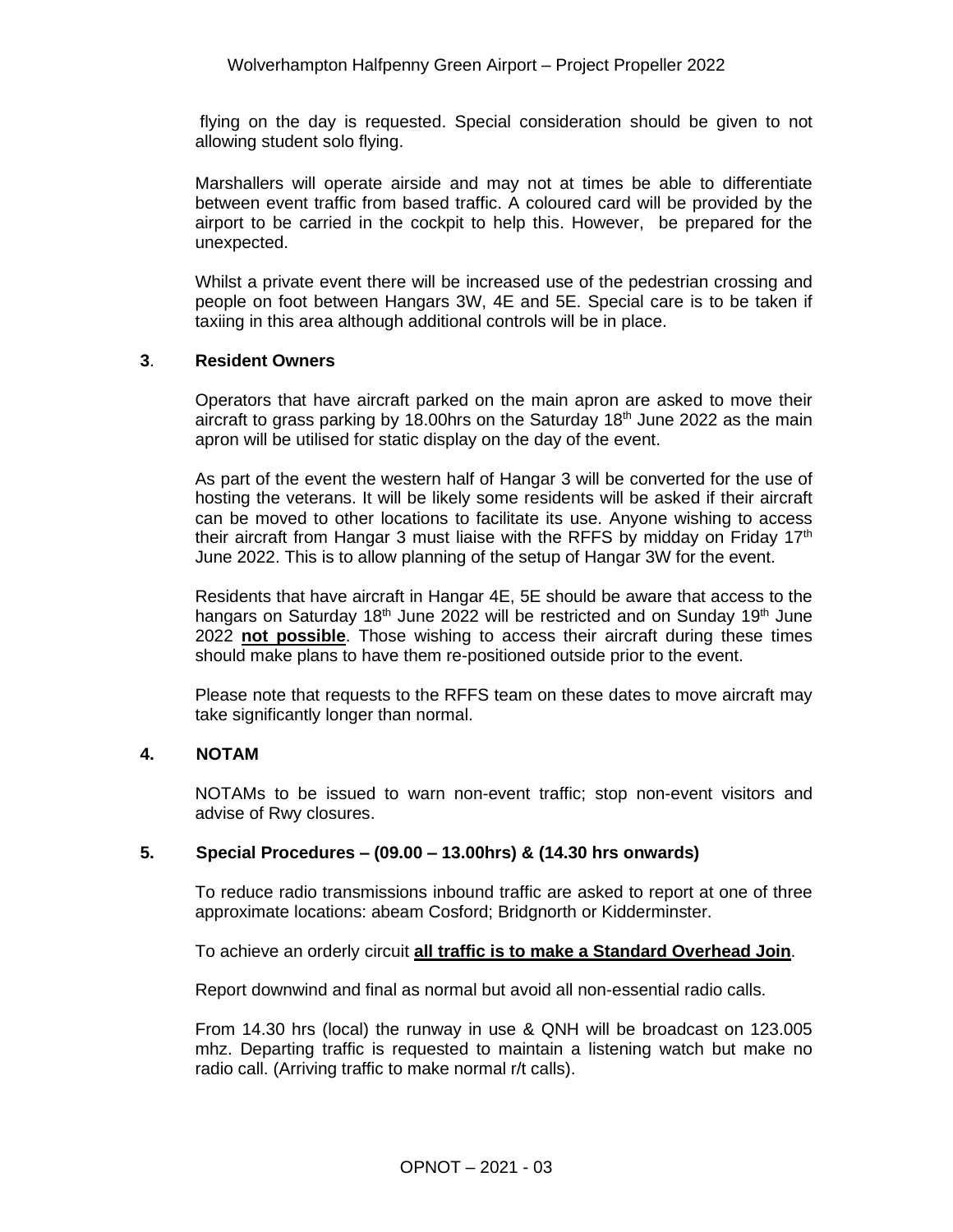When number one at the Hold and ready for departure transmit "CALLSIGN HOLD A5 (or HOLDING RWY !6) READY FOR DEPARTURE and await FISO response.

#### **After departure do not climb into the overhead**

When taxiing from fuel bay be aware non-radio traffic may taxi against you.

Please see summary at Annex A

#### **6. Effect on Landside / Airside Access**

It is requested that barrier card holders use the main car park only as several normal parking slots will not be available and will be used to support the arrival and departure of some veterans by road. Additional controls will likely be in place at the location so please do not be offended if challenged.

No private vehicles will be allowed airside on the 19<sup>th</sup> June 2022 and the area around the control tower area is to kept clear of vehicles from 09.00hrs until 18.00hrs due to the number of pedestrians expected.

#### **7. Queries**

Requests for further information should be addressed to Brian Rawlings - Airport Manager

## **8. Cancellations**

This OPNOT will lapse on 19<sup>th</sup> June 2022  $@$  18.00hrs

#### **Annex A - Special Procedures**